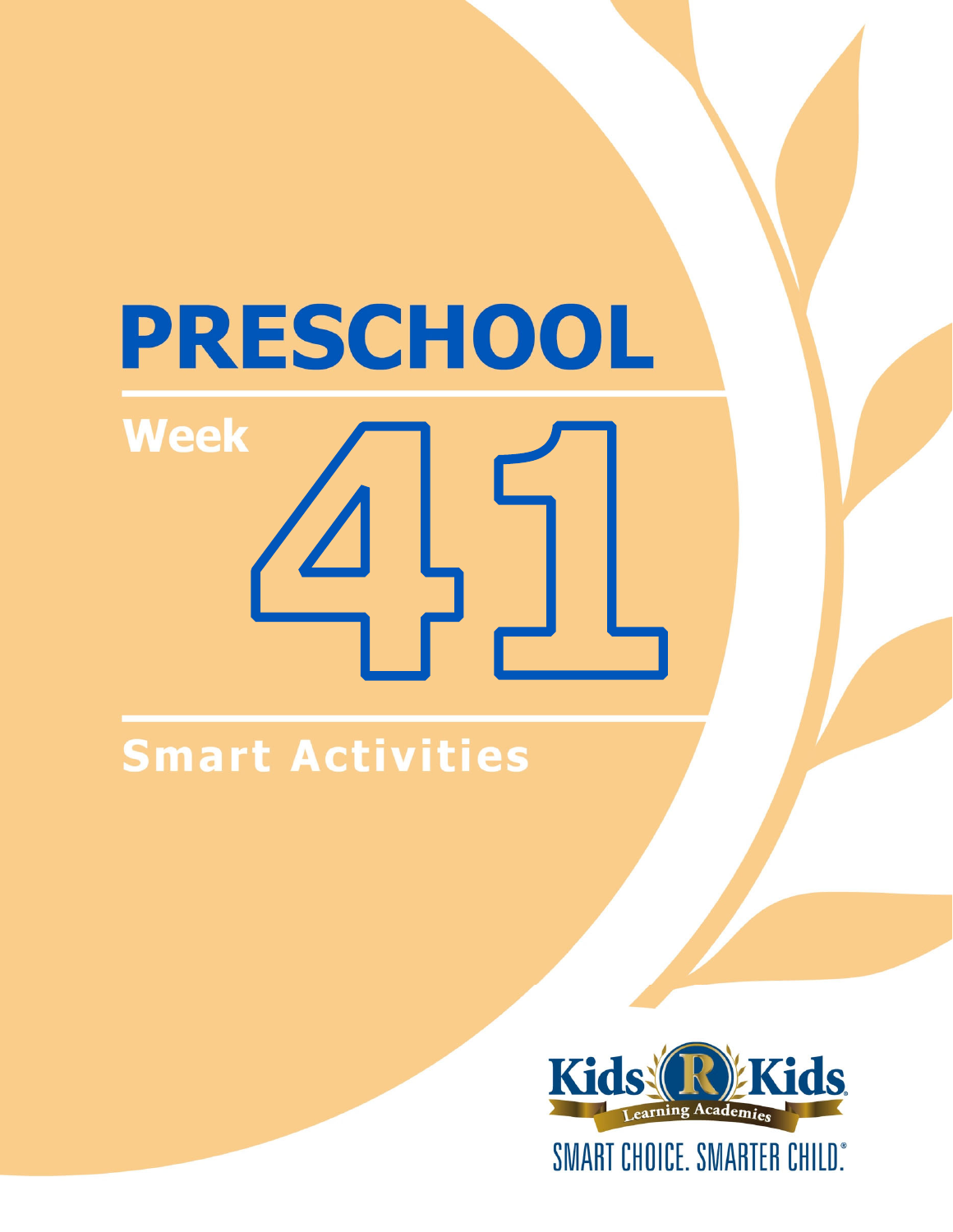# Day 1 **Week 41**

## **The Letter S Song**

#### **Materials:** internet access, website: https://youtu.be/WnpgmXZuIfU

#### **Preparation:** Preview video. **Instructions:**

- 1. Watch the video with your child.
- 2. Encourage your child to dance and sing along with the video.
- 3. After the video, ask him/her to name some "S" words.



## **Tissue Paper "S"**

**Materials:** paper, tissue paper, scissors, glue **Preparation:** Draw the letter S in a block letter or print from the internet. Cut small squares from tissue paper.

#### **Instructions:**

- 1. Give your child the paper with the letter "S" and pieces of tissue paper.
- 2. Encourage your child to wad up the tissue paper and then glue onto the letter "S" until it is covered.



## **Let It Snow**

**by Maryann Coca-Leffler Materials:** internet access, website: https://youtu.be/vIBYIRtIIfE

**1 4 Preparation:** Preview video. **Instructions:** 

- 1. Listen to the read aloud story with your child.
- 2. Ask questions, ex: "What things did the children do in the snow?" "What happen when the children came inside?" "What happened to the snow?"



# **Walking and Talking "S"**

#### **Materials:** painter's tape

**Preparation:** Locate a safe, open area. Make a "S" pattern on the floor.

#### **Instructions:**

- 1. Show your child the "S" on the floor.
- 2. Say, "I want you to follow the 'S' by placing one foot in front of the other and then come back. I also want you to say any 'S' words like 'star.'"
- 3. To extend this activity, have your child hop, skip, jog, etc. on the "S" while saying "S" words.



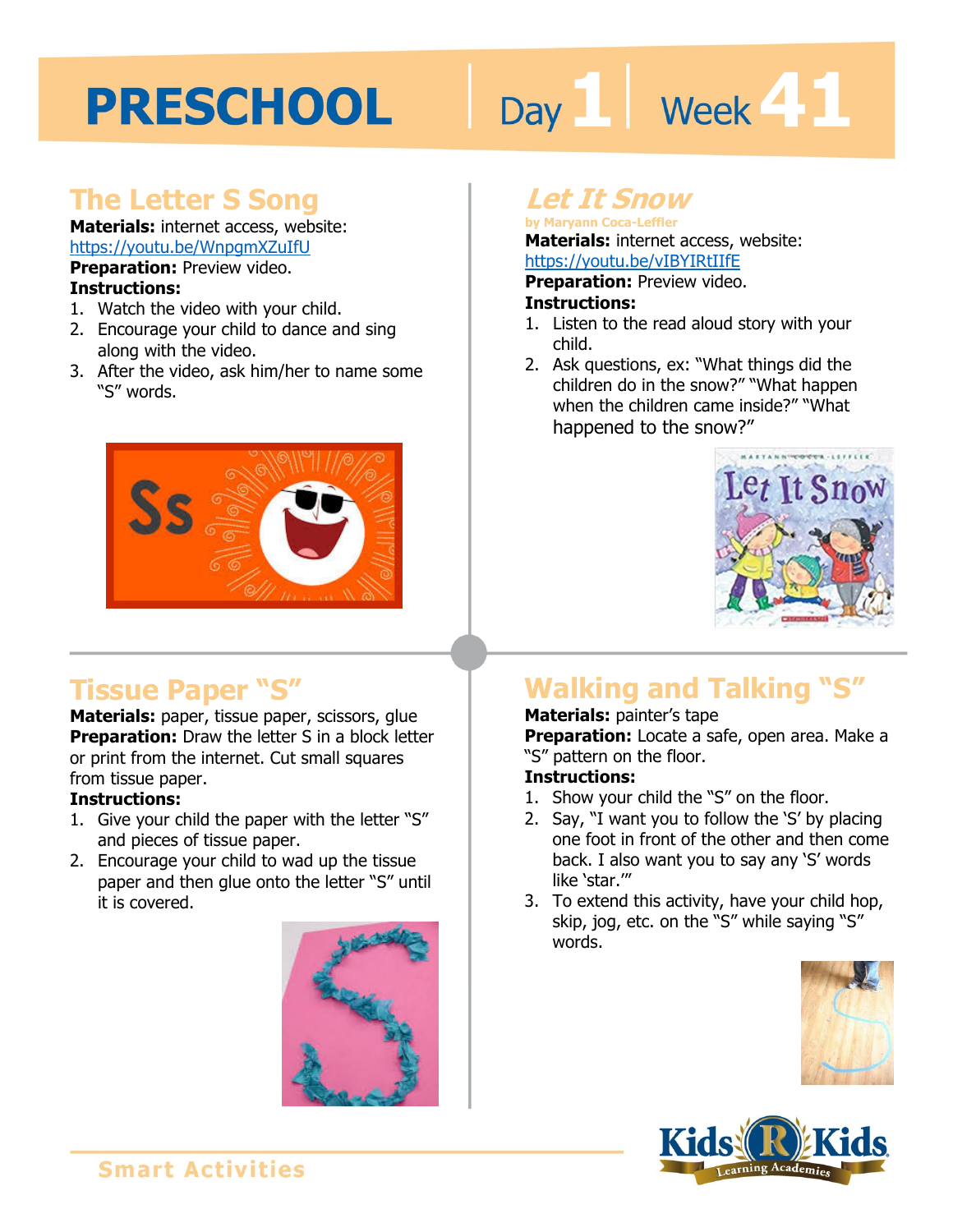# Day 2 | Week 41

## **Same and Different**

**Materials:** box, small items (some alike and some different, ex: 2 spoons, a bear, and a dog, etc.)

**Preparation:** Gather materials.

#### **Instructions:**

- 1. Show your child the box and the items.
- 2. Say, "I want you to group the items that are alike in a pile and the ones that are different in another pile."
- 3. Ask your child why he/she thinks that the items are different and alike.
- 4. Praise all efforts.



# **S Shaving Cream Writing**

**Materials:** shaving cream (non-menthol), tray, paper

**Preparation:** Write your child's name on the paper and the letter "Ss."

#### **Instructions:**

- 1. Show your child the paper with the letter "Ss" and his/her name.
- 2. Encourage your child to use his/her finger to write the letter "Ss" and his/her name in the shaving cream.



# **My "s" Book**

**by Jane Belk Moncure Materials:** paper, pencil, crayons, internet

access, website:

#### https://youtu.be/6NxJdLbGLV8

**Preparation:** Preview video.

#### **Instructions:**

- 1. Listen to the read aloud book with your child.
- 2. Repeat the "s" words together.
- 3. After listening to the book, encourage your child to write the letter "s" and draw items that begin with the letter "s."



# **Slithering like a Snake**

**Preparation:** Locate a safe, open area. **Instructions:** 

- 1. Say, "You are going to slither around the room like a snake." Emphasize the "S" sounds in the words.
- 2. Have your child lay down on the floor.
- 3. Tell him/her to slither like a snake up and down the room.



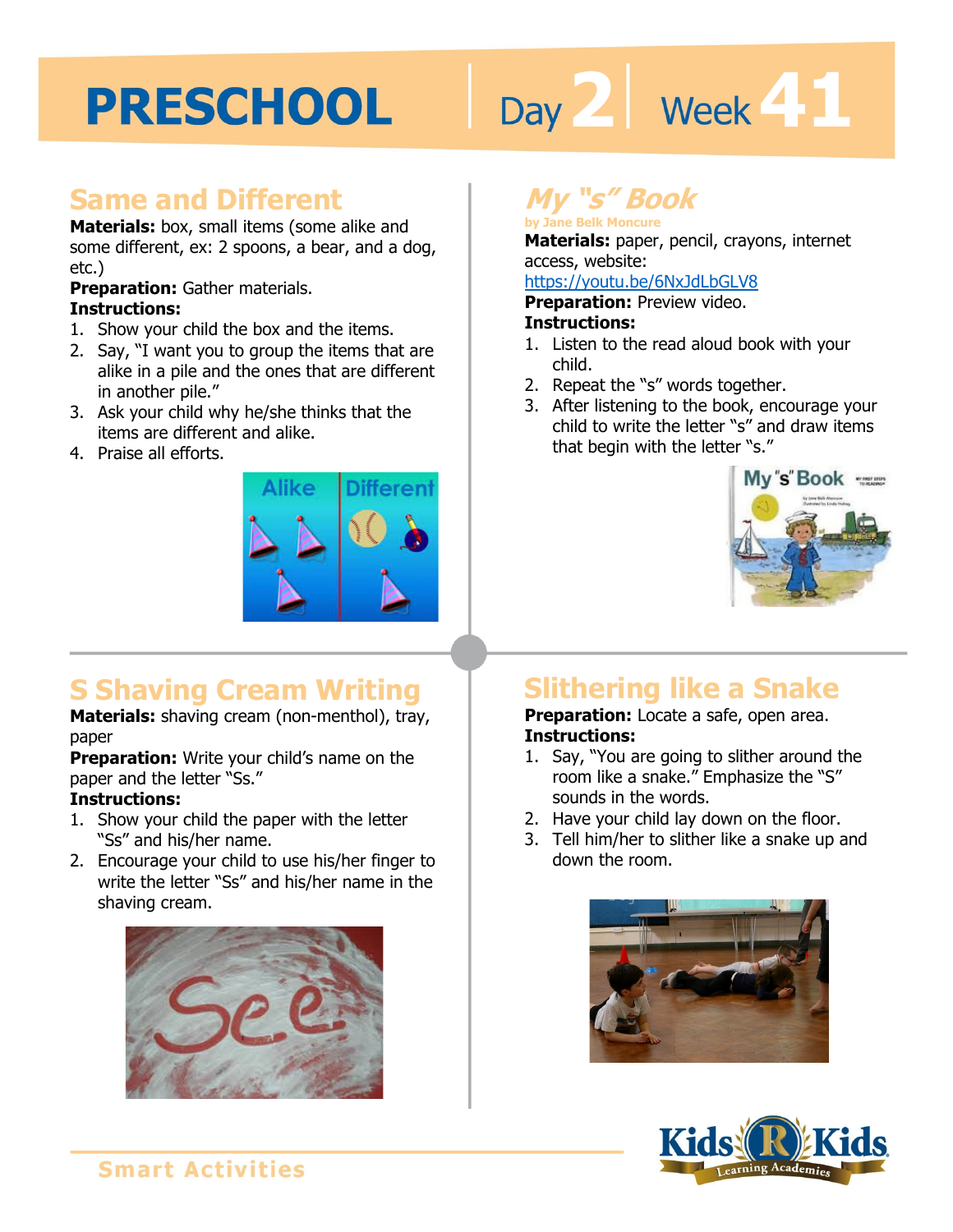# Day 3 | Week 41

#### **The Snowy Day by Ezra Jack Keats**

**Materials:** internet access, website: https://youtu.be/FmZCQfeWjeQ

**Preparation:** Preview video. **Instructions:** 

- 1. Listen to the read aloud story with your child.
- 2. Then ask questions, ex: "What all did the little boy do in the snow?" "What did he put in his pocket?" "What happened to the snowball?"



## **Five Little Hats**

**Materials:** Five Little Hats template, scissors **Preparation:** Print template. Cut out hats and preview poem.

#### **Instructions:**

- 1. Give your child the five little hats. Count them together.
- 2. Read the poem. Have your child take away a hat each time and count together.



### **Ice in My Pocket**

**Materials:** ice cubes, sealable storage bag, tape, window that gets sun

**Preparation:** Set out materials.

#### **Instructions:**

- 1. Show your child the ice cubes and bag.
- 2. Talk about the book The Snowy Day and what happened to the snowball in the boy's pocket.
- 3. Have your child place the ice in the bag and then close it.
- 4. Tape the bag to a sunny window.
- 5. Check on it every 30 minutes and ask your child to describe what is happening. Discuss why it is happening.



## **Penguin Waddle**

**Preparation:** Locate a safe, open area. **Instructions:** 

- 1. Say, "We are going to walk like a penguin."
- 2. Encourage your child keep arms straight by his/her side and take short, quick steps.
- 3. Encourage your child to try walking on his/her heels to waddle like a penguin.



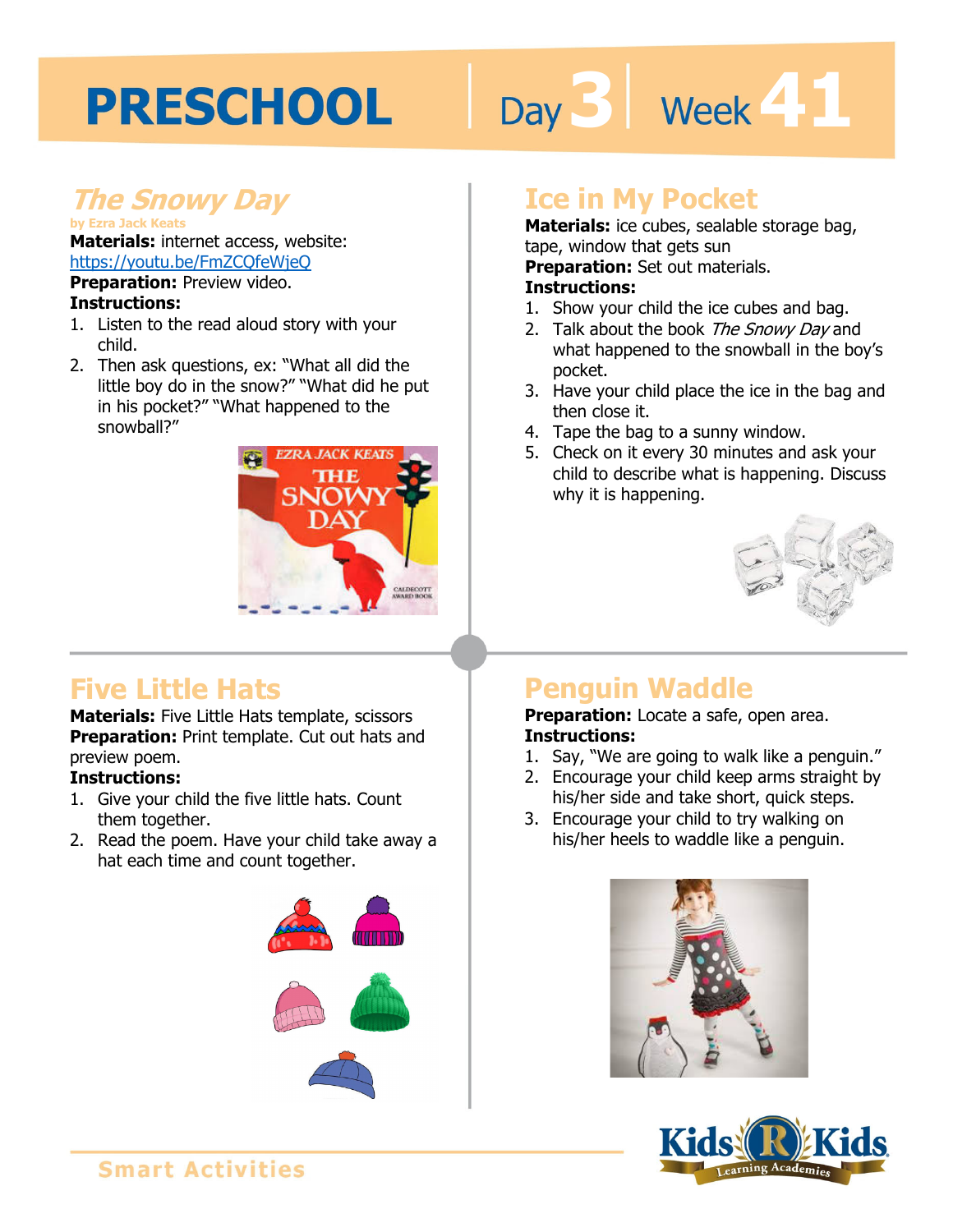# Day 4 | Week 41

### **Covered in Snow from Feet to Head**

**Materials:** container, baking soda, shaving cream (non-menthol), plastic toy figure **Preparation:** Mix 1-pound baking soda and shaving cream in a container until you reach the perfect consistency of snow.

#### **Instructions:**

- 1. Show your child the snow and the figurine.
- 2. Tell your child that you want him/her to first cover the figure at its feet, then the body, then head, and finally where it can't be seen.
- 3. Praise your child for listening to directions.
- 4. Allow him/her time to play in the "snow."



### **Building a Snowman**

**Materials:** paper, marker, scissors (child), crayons, glue

**Preparation:** Draw 3 different sized circles on the paper.

#### **Instructions:**

- 1. Show your child the circles. Ask him/her to cut out the circles and then glue them onto the paper to look like a snowman.
- 2. Encourage your child to decorate the snowman however he/she would like.



### **So Much Snow**

#### **by Robert Munsch**

**Materials:** internet access, website: https://youtu.be/aBvIDX\_c2Ok

**Preparation:** Preview video. **Instructions:** 

- 1. Listen to the read aloud story with your child.
- 2. Ask her questions, ex: "What song did Jasmine sing?" "What place did they come in?" "How deep did Jasmine get in the snow?" "Who pulled Jasmine out of the snow?"



## **Shoveling Snow**

**Materials:** paper, plastic shovel or broom and dustpan

**Preparation:** Locate a safe, open area. Wad up paper into balls.

#### **Instructions:**

- 1. Say, "We are going to pretend to shovel snow using our (shovel or broom and dustpan)."
- 2. Encourage your child to take the broom and sweep up the piles of paper or use the shovel to move the "snow."



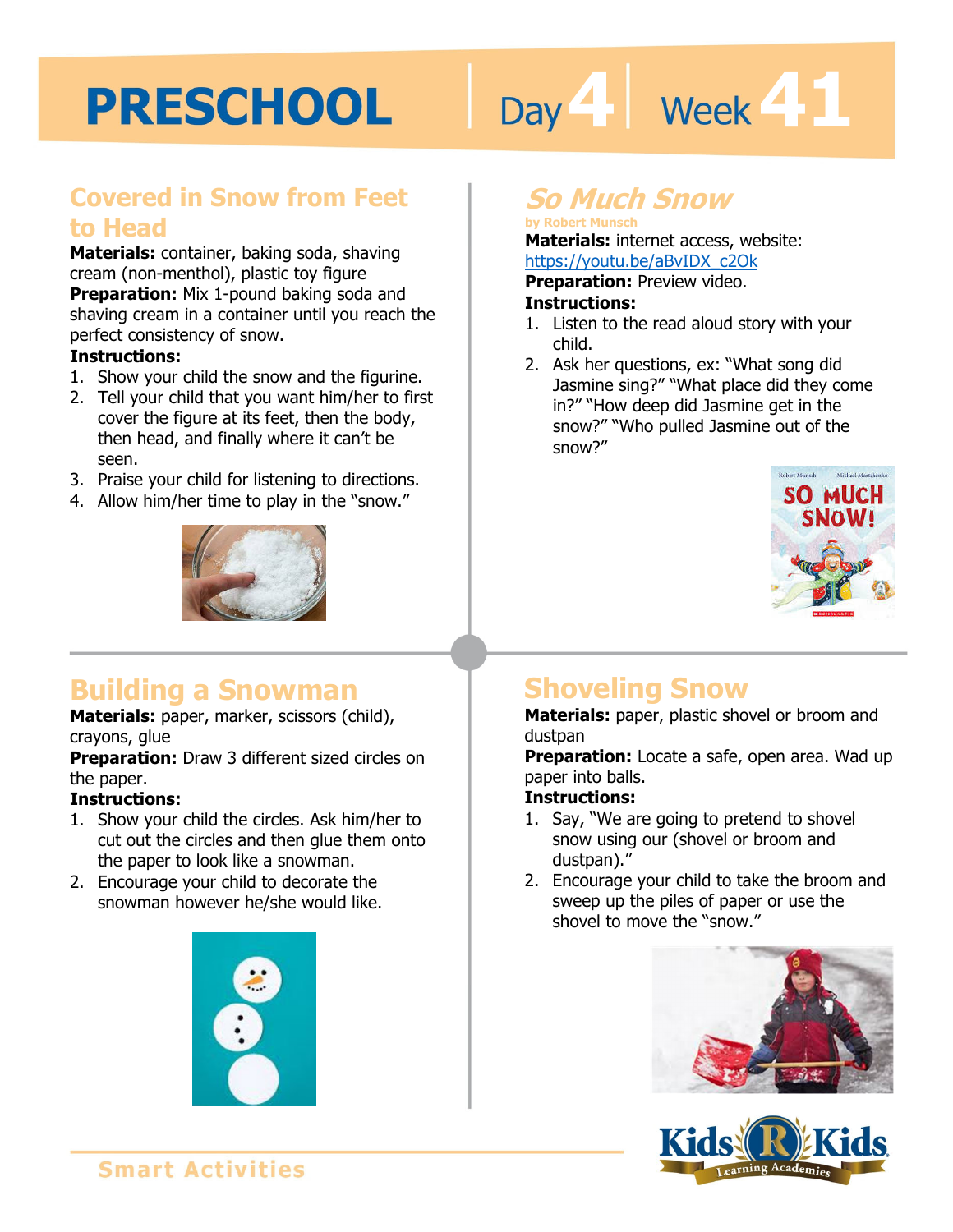# **5 41**

#### **Pete the Cat Snow Day by James Dean**

**Materials:** internet access, website: https://youtu.be/9AjiLaQ8EzU

**Preparation:** Preview video. **Instructions:** 

- 1. Listen to the read aloud story with your child.
- 2. Ask questions, ex: "Why couldn't Pete have Show-n-Tell?" "What did Pete and his friends do in the snow?" "How does Pete help his friends go to school?"



# **Sizing It Up Snowballs**

#### **Materials:** Circles template, scissors

**Preparation:** Print template and cut out circles. Lay the circles in a random order.

#### **Instructions:**

- 1. Show your child the different circle shapes.
- 2. Tell your child you would like for him/her to put them in order from the smallest to the largest.
- 3. Then rearrange the circles back to a random order and ask your child to order them from largest to smallest.
- 4. Once finished, ask your child if he/she can make anything with the circles (maybe a snowman).



### **Snow Day Drawing**

**Materials:** paper, crayons, colored pencils, markers

**Preparation:** Gather materials. **Instructions:** 

- 1. Tell your child you would like him/her to draw a picture of what he/she thinks a snowy day would be like.
- 2. Once your child is finished, ask him/her to share with you what is in his/her picture.



# **Winter Obstacle Course**

**Materials:** hats, coats, paper, mittens, winter items, chairs, pillows, etc.

**Preparation:** Locate a safe, open area. Wad up paper like snowballs. Set up an obstacle course using winter items.

#### **Instructions:**

- 1. Say, "We are going to walk and run through the winter obstacle course without touching the items."
- 2. Encourage your child to move through as fast as possible.
- 3. Then change it up and have your child pick up an item each time he/she passes it until all items have been picked up.



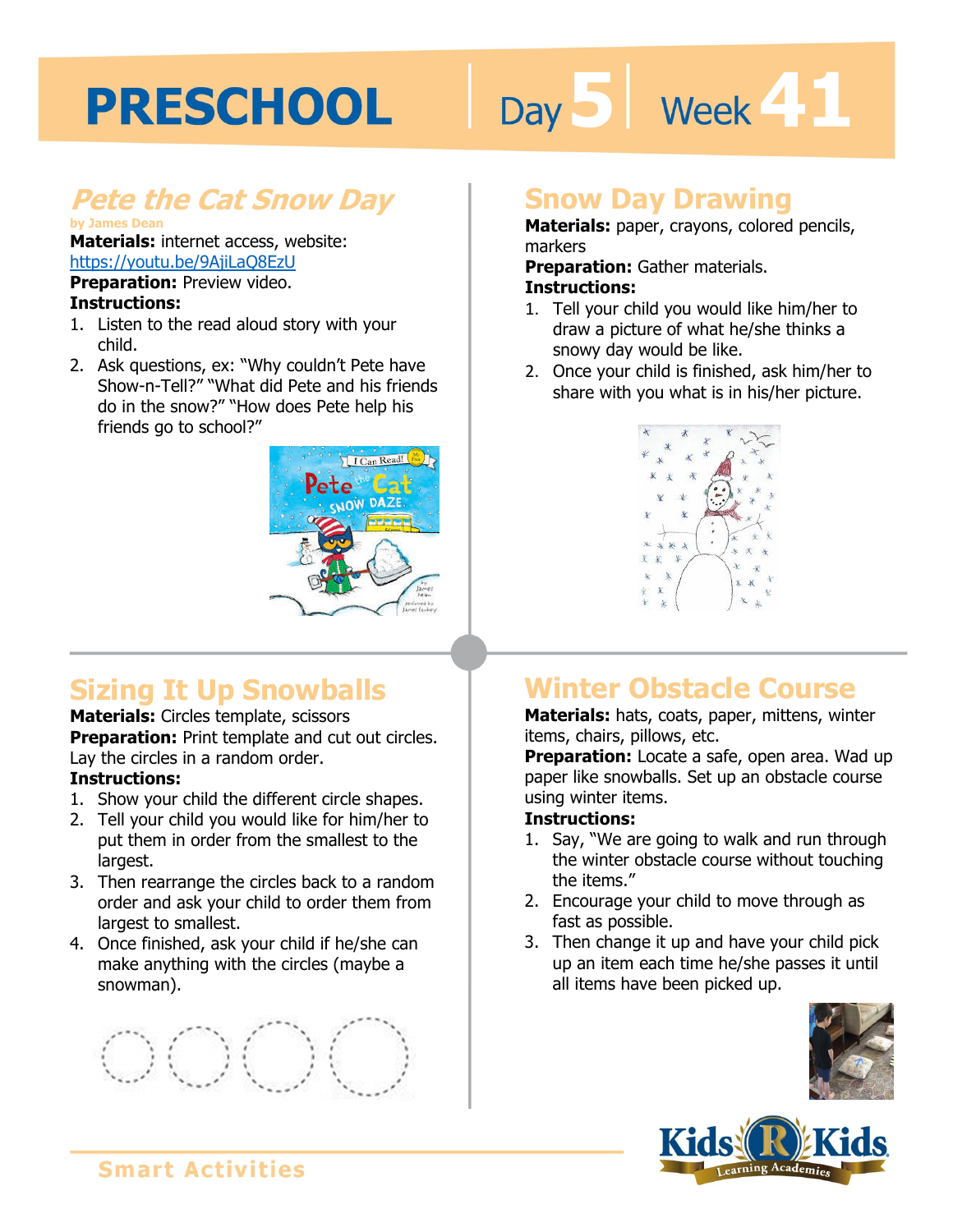#### **Five Little Hats**

Five little hats hanging on a rack Dad took one then there were four. Four little hats hanging on a rack Mom took one then there were three. Three little hats hanging on a rack Sister took one then there were two. Two little hats hanging on a rack Brother took one then there was one. One little hat all alone Then you took the last little hat. Then there were no little hats hanging on the rack.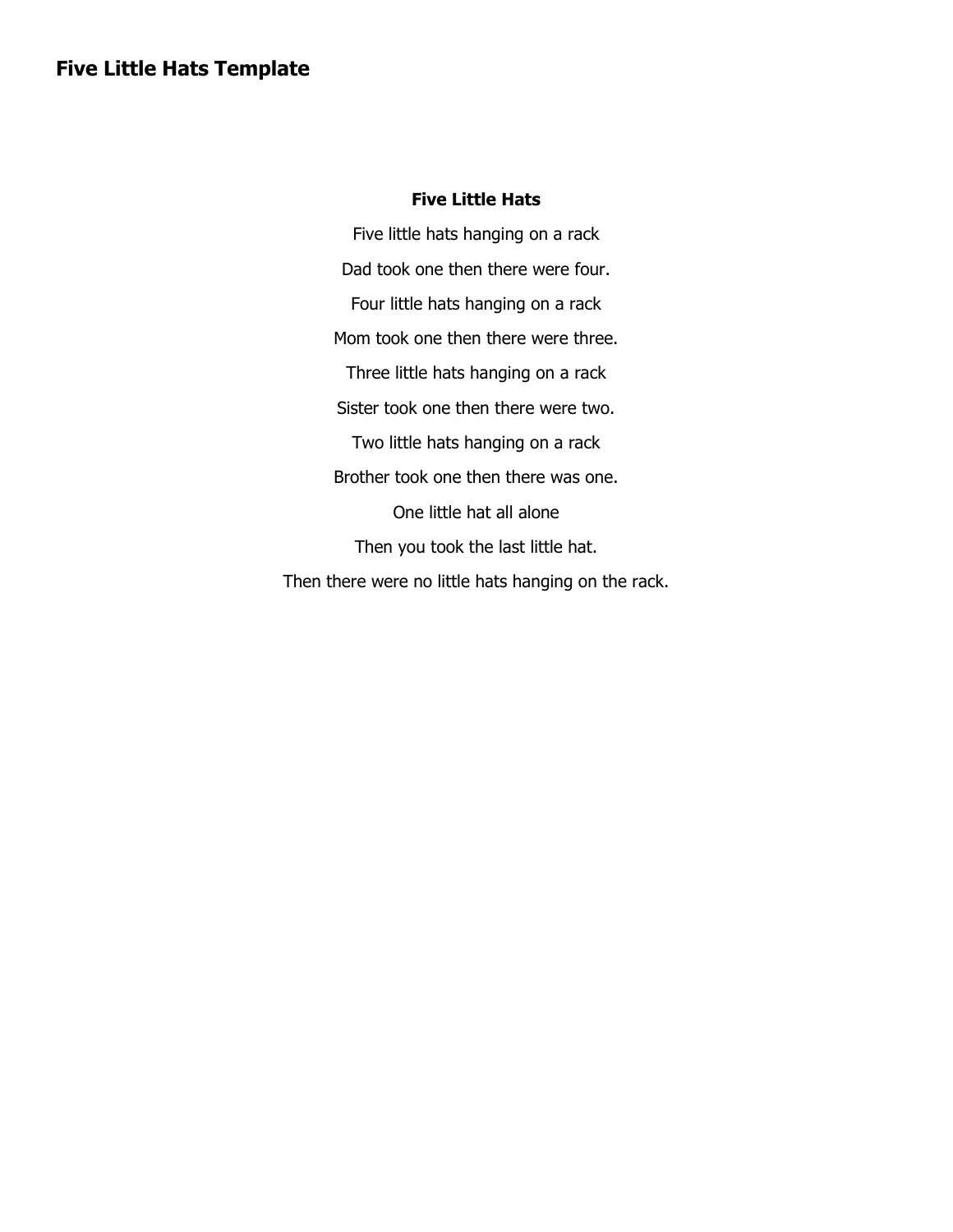**Five Little Hats Template**